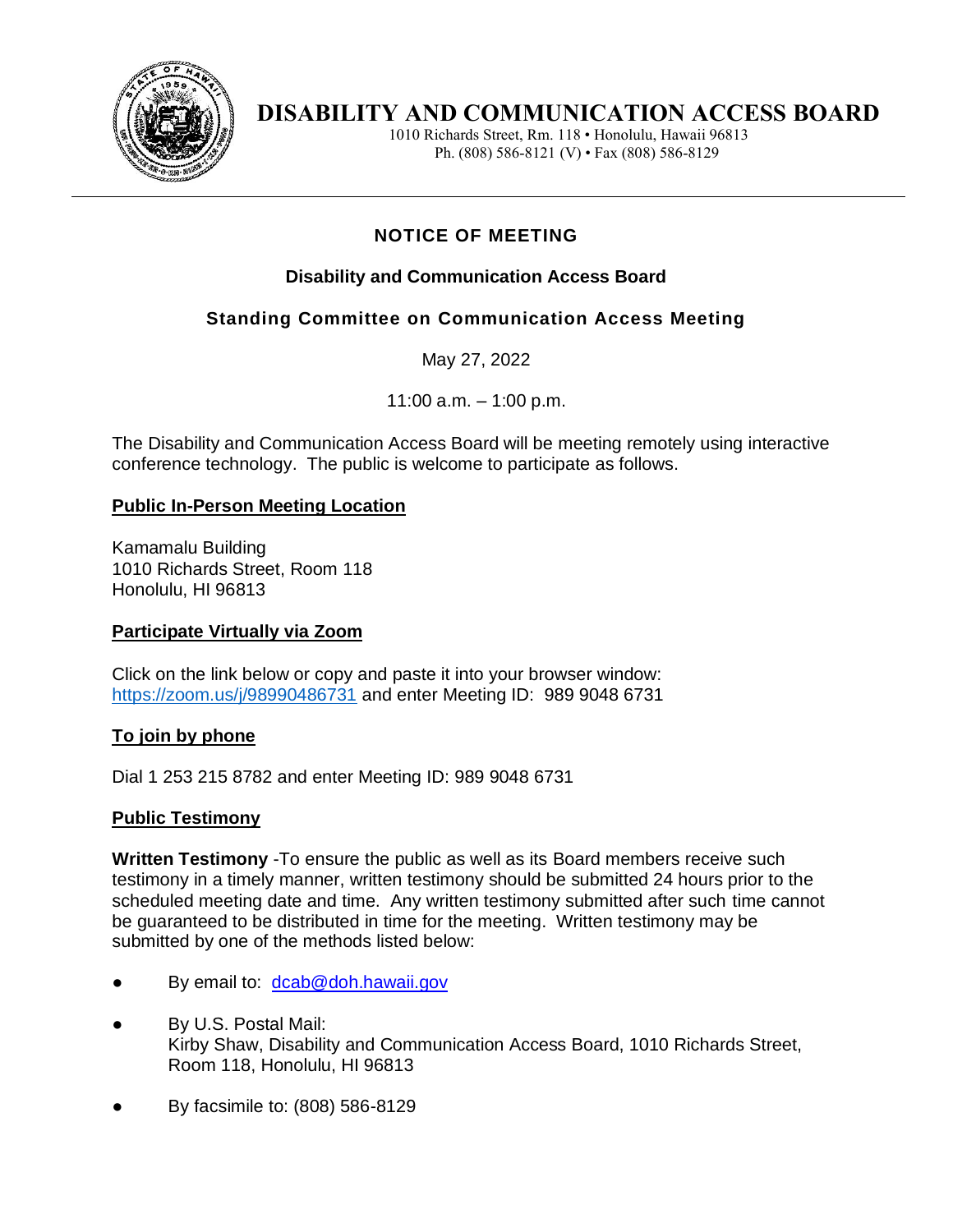#### **AGENDA**

I. Call to Order

Review Remote Meeting Procedures

- This meeting is being recorded.
- A quorum of Committee members is required to be visible on screen.
- Raise hand to speak unless called upon.
- Identify yourself before speaking.
- II. Introductions
- III. Statement from Public and Written Testimonies Submitted
- IV. Approval of Meeting Minutes of June 18, 2021
- V. Old Business
	- A. Report on Workshops for the Community and State Agencies

Comprehensive Services Center "Interpreter Skills Building" October 3, 2021 – December 19, 2021

Hawaii Disability Rights Center "Effective Communication" December 1, 2021

Clear Access Interpreting Services, LLC "ADA Title II – Making Virtual Events Accessible" December 6, 20, and 22, 2021

Hand Ninjas "ASL Fingerspelling" March 26, 2022

Hawaii Registry of Interpreters for the Deaf "Posture and the Interpreters Cognitive/Functional Process" April 30, 2022 9:00 a.m. – 12:00 p.m.

Dendros Group "Critical Conversations About Race" May 8, 2022 - June 12, 2022 2:00 p.m. – 5:00 p.m.

B. Communication Access Program – Update Report on number of interpreters with the Hawaii State Sign Language Interpreter Credential and number of interpreters enrolled in the Continuing Education Program.